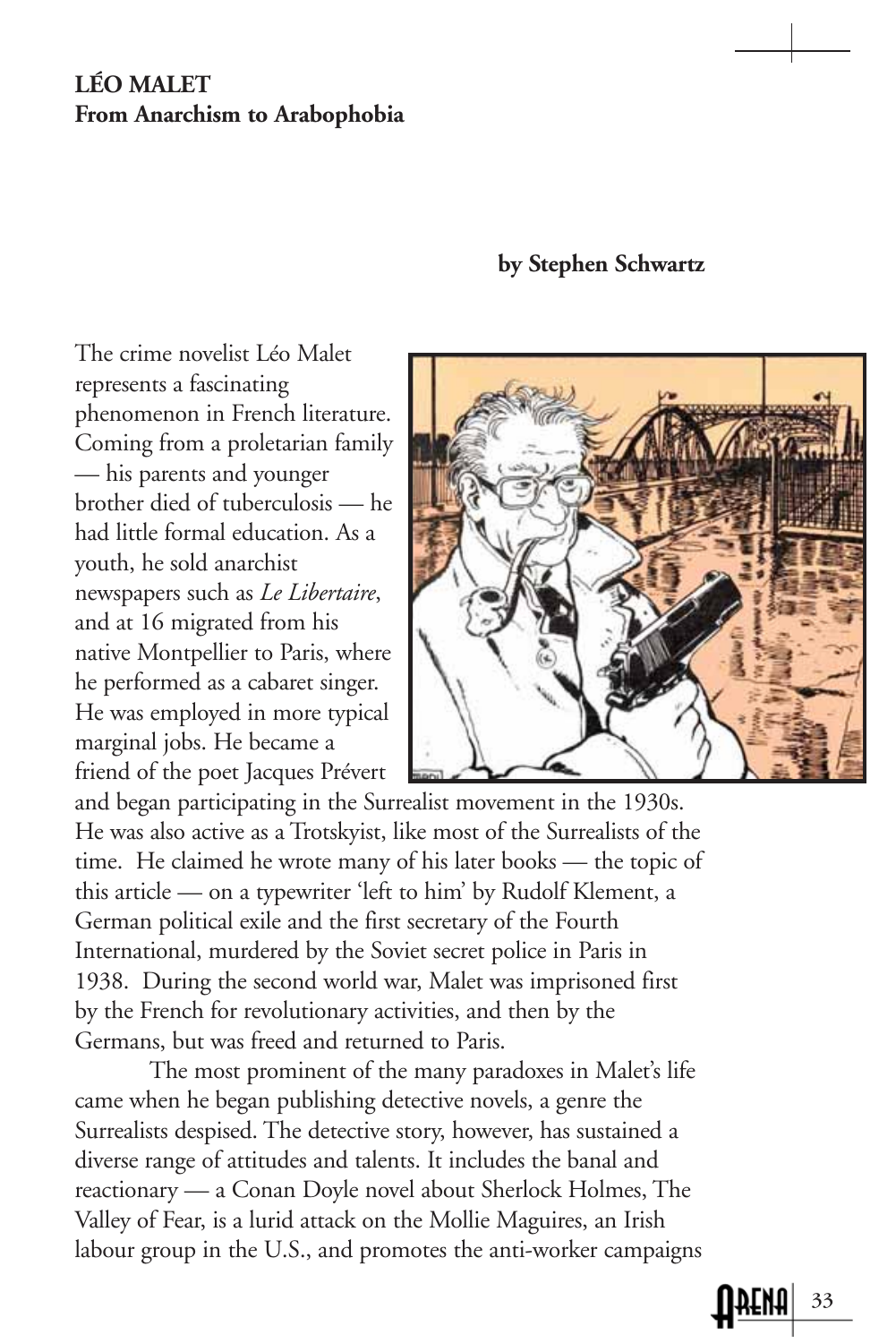**RENH** ON ANARCHISTS IN FICTION



Léo Malet Revolution.

**1909-1996** Malet never completed his planned great cycle of detective stories, Les Nouveaux Mysteres de Paris ('The New Mysteries of Paris'), which were to include a novel set in each of the 20 arrondissements of 15 but then gave up.

of the Pinkerton detective agency. But the boundaries of crime fiction extend to the works of Raymond Chandler, the unchallengeable poet of a corrupt Los Angeles, as witnessed by Chandler's invention, private investigator Philip Marlowe. Let it be noted that Chandler has had many more imitators, over the past century, than Conan Doyle. The Spanish author Manuel Vázquez Montalbán, creator of a private detective named Pepe Carvalho, also produced a novel, *El pianista*, in 1985, that discussed the Spanish anarchists and the anti-Stalinist Partit Obrer d'Unificació Marxista (P.O.U.M.), for which George Orwell fought during the Spanish

Malet has been credited with introducing the strippeddown, pessimistic, 'hard-boiled' style of Chandler and Chandler's inferior contemporary Dashiell Hammett — a Stalinist who had worked as a Pinkerton strike-breaker — to French readers. The medium for this novelty was a sequence of short novels in which the protagonist was an ex-anarchist and private detective, Nestor 'Dynamite' Burma. In the 1940s, Malet produced a first group of Burma tales, and in the mid-1950s began a second, *Les nouveaux mystères de Paris* (*The New Mysteries of Paris*), each of which was set Paris. He managed in a different *arrondissement* or municipal district. All the Burma novels shared with the 19th century magazine series, *Les mystères de Paris* by Eugène Sue, a sympathy for and profound knowledge of the impoverished classes in the French capital, as well as an inundation of the text by the distinctive Parisian slang, or *argot*.





In other ways, however, the mysteries of Malet differed dramatically from those of Sue. Firstly, the *argot* itself had changed over time. Second, Nestor Burma first appeared in 1943, under the Nazi occupation, with publication of *120, rue de la Gare* (issued by Pan Books in 1991, in an English translation by Peter Hudson, now out of print.) In the Burma novels, the oppressive 'darkness' of life begins in the night of fascism.

The adventures of 'Dynamite' Burma feature a group of recurrent secondary characters. The detective operates the 'Fiat Lux' Detective Agency, the Latin name of which means 'let there be light,' which may refer to the characteristic gloom of the *roman*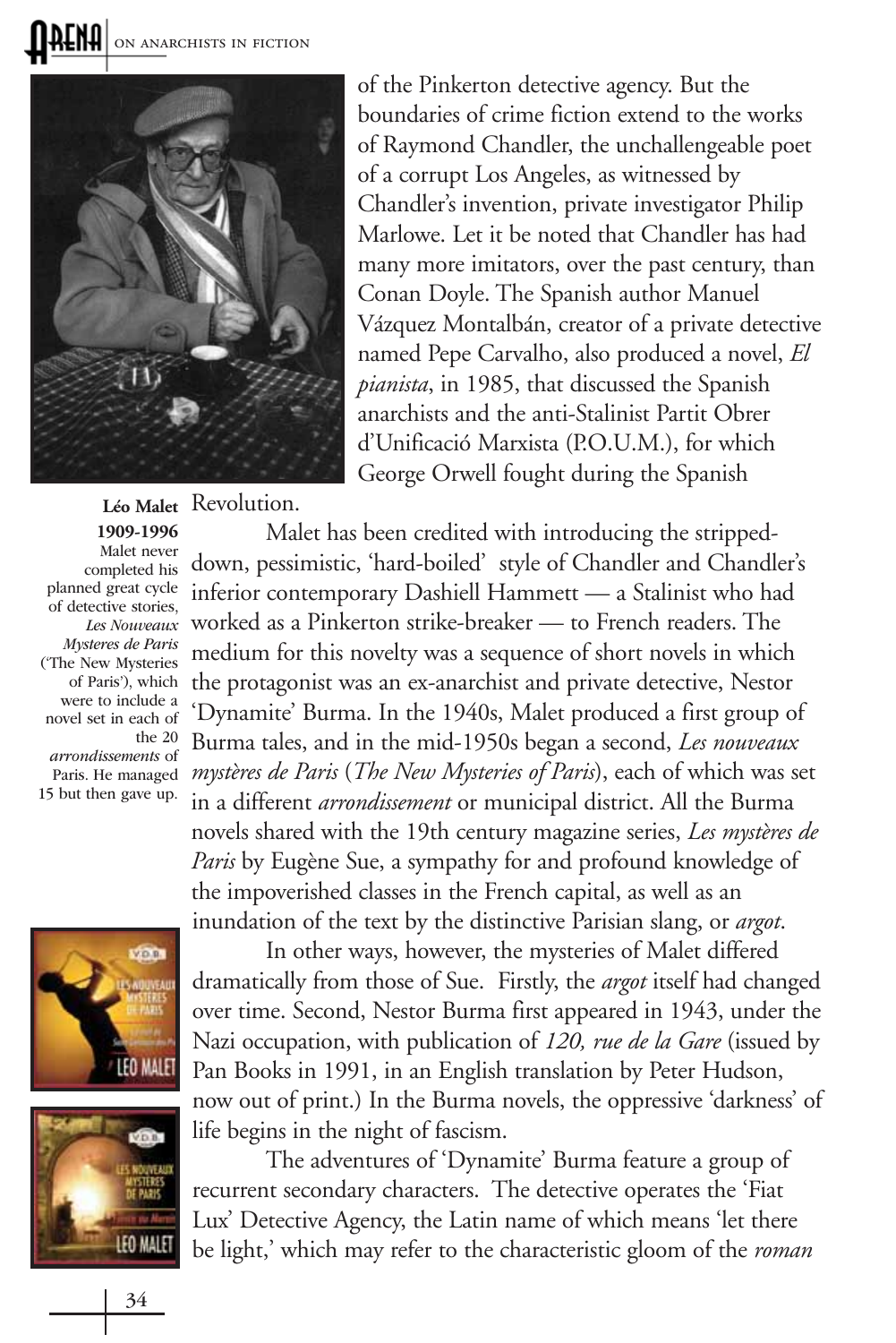*noir*. The cast includes a female secretary, Hélène, who serves as a faithful coinvestigator, and Marc Covet, reporter for a daily newspaper, *Le Crépuscule* (The Dusk) — another satirical title when compared with those of the former dailies *Le Matin* (The Morning) and *Paris-Soir* (Paris Evening), but also, perhaps, a clever comment on the *noir* style. Burma usually contends with Florimond Faroux, a top police functionary, but also a sympathetic friend.

Appreciating Malet in English is challenging, because of the reduction of the 'hard-boiled' idiom to laconic observation without much description of the environment, which is either taken for granted or sinks into anonymity. To really appreciate Chandler, I believe one must know something about the Los Angeles of



his time, and to comprehend Malet, the reader should preferably be Parisian.

The anarchist sympathies both of Malet and of 'Dynamite' Burma are well-represented in the 1956 volume *Brouillard au pont du Tolbiac*, a 'new mystery of Paris' set in the city's southern 13th arrondissement. As *Fog on the Tolbiac Bridge*, it was published in English, in a translation by Barbara Bray in 1993, also by Pan Books and also out of print.

*Fog on the Tolbiac Bridge* begins with Burma receiving a note that addresses him as 'Dear Comrade,' and which is signed 'Yours fraternally, Abel Benoit'. The communication summons him to a bed in the hospital of Salpêtrière, located in 'the 13th'. While riding the metro to the clinic, Burma encounters an attractive Gypsy woman, who recognizes him. Strangely, she is aware of his mission to visit Benoit, but tells Burma there is no reason to go any further, because Benoit is dead, and she had mailed the letter to the detective. She then reveals that she had followed Burma out of his office onto the metro, and gives her name as 'Belita [Isabelita] Morales.' When he enters the hospital, Burma is informed that Benoit has died the same morning. A

Pan, 1993

35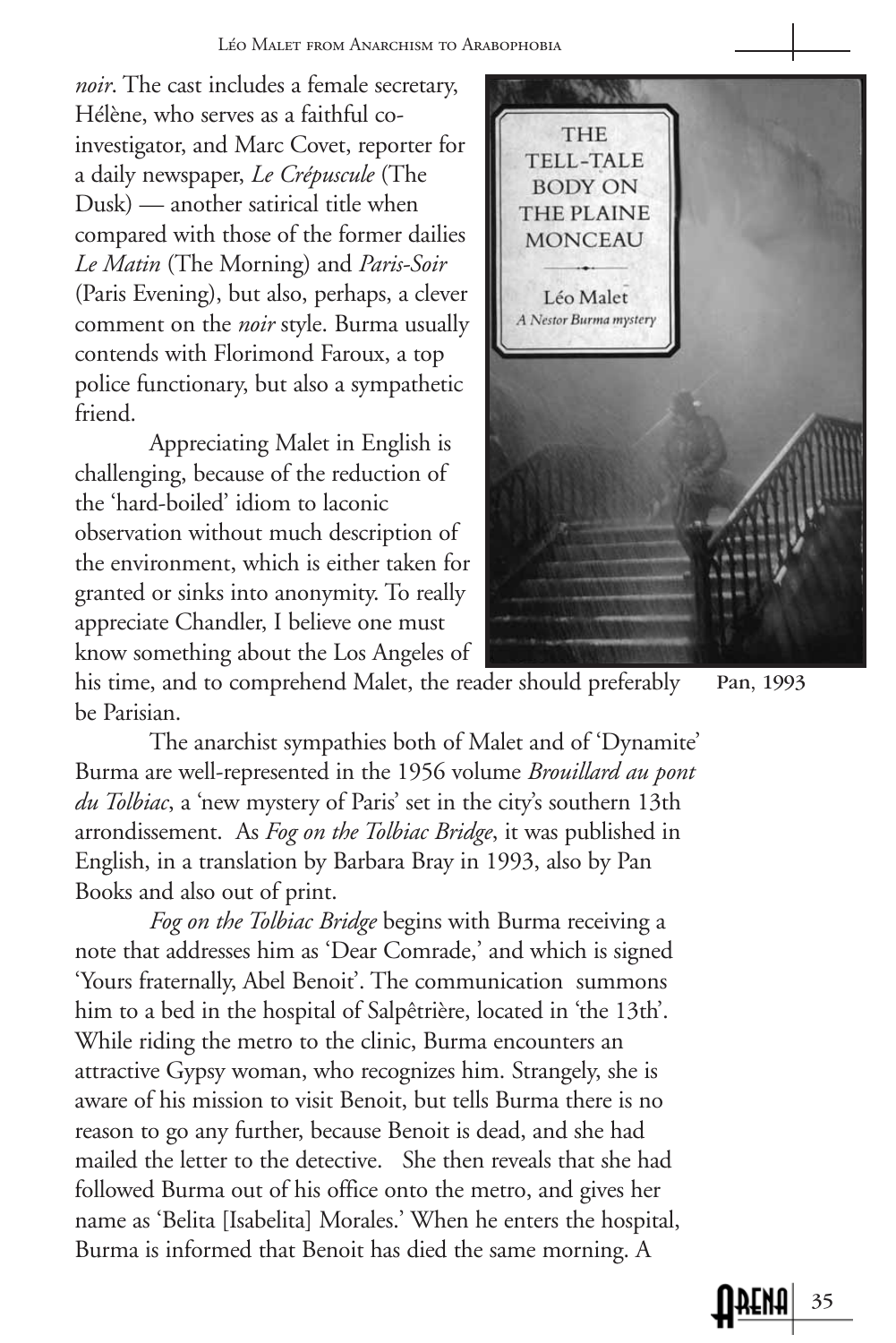**ALNH** ON ANARCHISTS IN FICTION



police inspector named Fabre, who reports to Florimond Faroux (and who at this point in the sequence of stories has become a police superintendent), introduces himself by addressing Burma as 'comrade'. Burma asks if Fabre is a Communist, and Fabre replies that he is aware of Burma's anarchist past. Fabre states that between communism and anarchism he sees little choice, and Burma responds by declaring, 'It's a long time since I threw any bombs'. Burma then cites the notorious remark of the French politician Georges Clemenceau, that 'Anyone who isn't an anarchist when he's sixteen is a fool'. Fabre completes the aphorism, 'But didn't he also say that anyone who's still an anarchist when he's forty is just as bad?'

Fabre then discloses that he had been waiting at the hospital for Burma to appear, and while Burma seems not to recognise the name of Abel Benoit, Fabre states that the latter had collected newspaper clippings on the detective's cases, in addition to sending him the note that began the story, and that Benoit had also been an anarchist. Benoit had been fatally stabbed by a band of assailants and, refusing to go to the regular police, wanted Burma to track them down for revenge. Fabre reveals that the victim's real name is 'Albert Lenantais,' and Burma immediately recalls him as an anarchist associate, a quarter century in the past, 'a shoemaker by trade, so everyone called him the Cobbler'.

Lenantais would have been easily identifiable, according to Burma, by a tattoo on his chest reading 'Neither God nor Master,' the most famous slogan of the anarchists. Burma recalls him as a counterfeiter, who served a prison sentence for that offence, symbolized by a second tattoo, of a French coin, on the dead man's arm. Faroux arrives and the text then diverts to a memoir of anarchist life in Paris in 1927. But Burma's recollections are vague and inconsequential; they merely remind him that he has aged.



Faroux tells Burma that Lenantais, a rag-picker, had been stabbed by 'North Africans' and taken to the hospital by the Gypsy woman, Belita Morales. Faroux hints at his own disgust that the neighbourhood in which Lenantais was assaulted had become 'full of Arabs,' and describes the living quarters of the deceased as sheltering a large collection of anarchist propaganda from 1937 or 1938. The Spanish Revolution, it seems, had ended the activism of Lenantais. Faroux informs Burma that the police are interested in any case in which the detective is mentioned, but Burma insists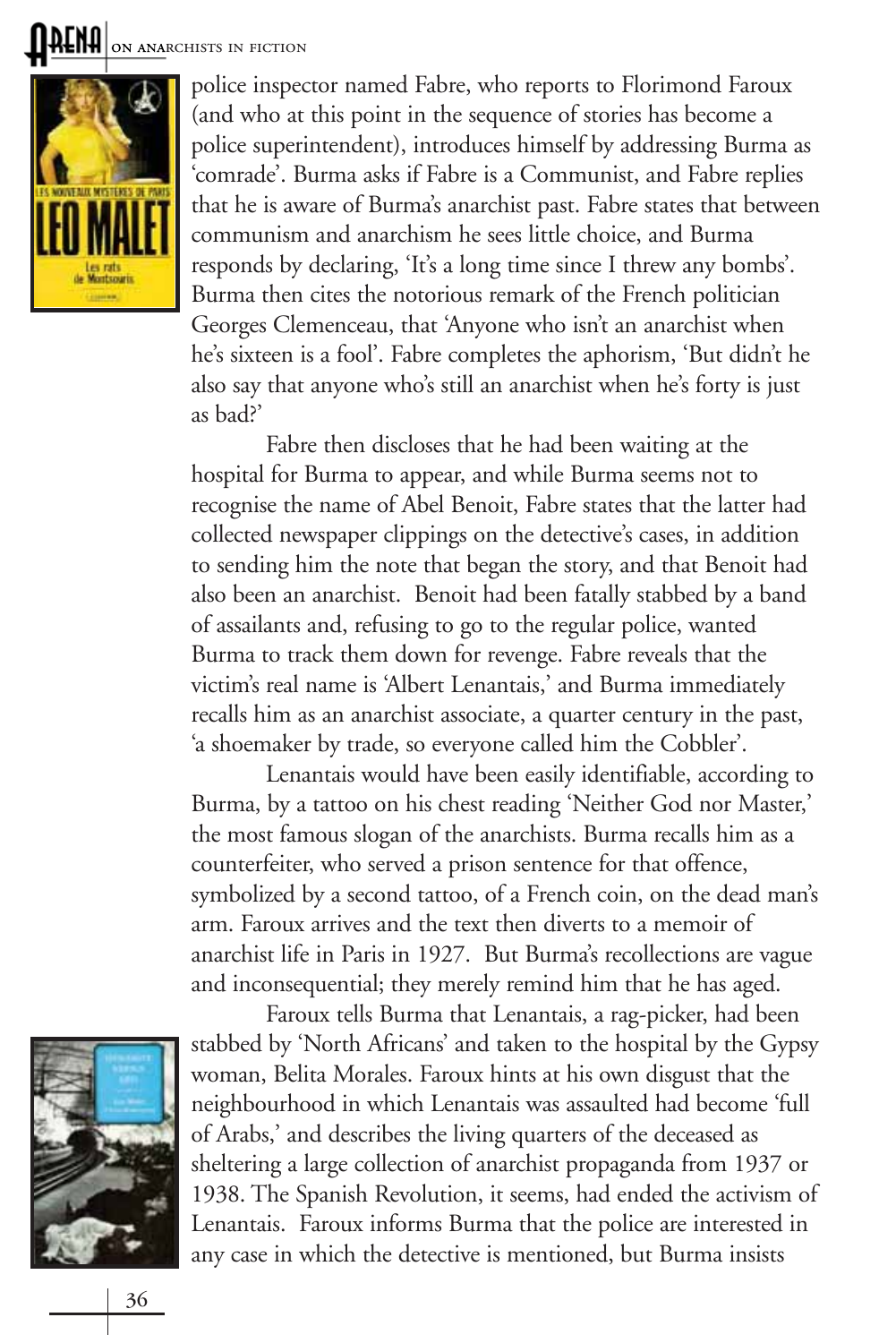that his acquaintance with Lenantais was superficial. To learn more about the dead militant, Burma turns to the journalist Covet.

Michelle Emanuel, author of a rather dry, post-modern academic study, *From Surrealism to Less-Exquisite Cadavers: Léo Malet and the Evolution of the French Roman Noir*<sup>1</sup> has pointed out that prejudices against North African Arabs and Gypsies — both treated harshly in *Fog on the Tolbiac Bridge* — as well as African and Antillean Blacks, and even Japanese, are repeatedly expressed by Nestor Burma. He is, according to Emanuel, a 'likeable xenophobe.' Beyond his evocation of the '*noir*' attitude of disillusion with established life, she writes, Burma 'represents the darker side of French culture', i.e. its chauvinism. He is not, however, anti-Jewish, and

Emanuel rather crudely contrasts him with the notorious Jewbaiting author Louis-Ferdinand Céline, noting primly that 'Malet, although a racist, was neither a collaborator [with the Germans] or an overt anti-Semite.' But in the analysis of Emanuel, Arabs, and especially Maghrebis from Morocco and Algeria, 'because of their revolutionary involvements… are cast on the opposite team from Burma, often as gun-runners and cigarette smugglers. Hardly sympathetic to their cause, Burma sees them as a threat to Parisian stability.'

Emanuel notes that in interviews, Malet had claimed that 'racism exists in every citizen,' including in his own fictional character.' When interviewed by the leftist daily *Libération*, in 1985, Malet burst out, 'Now listen while I tell you something: Arabs bore the shit out of me and I don't like them at all! And I consider them to be cunts!'

Further on in *Fog on the Tolbiac Bridge*, Burma sleeps with the Gypsy woman Belita, but then has a confrontation with a male Gypsy, Salvador. The latter is armed with a flick-knife but Burma threatens him with a pistol and then strikes him on the head and hand with it. Some Arab spectators appear but do not get involved. Burma comments, 'I was getting rather fed up with all this racism.' That is, the French ex-anarchist turned detective perceives racism on the part of the Arabs and Gypsies rather than in himself. In the resolution of the story, North Africans are innocent of the murder





37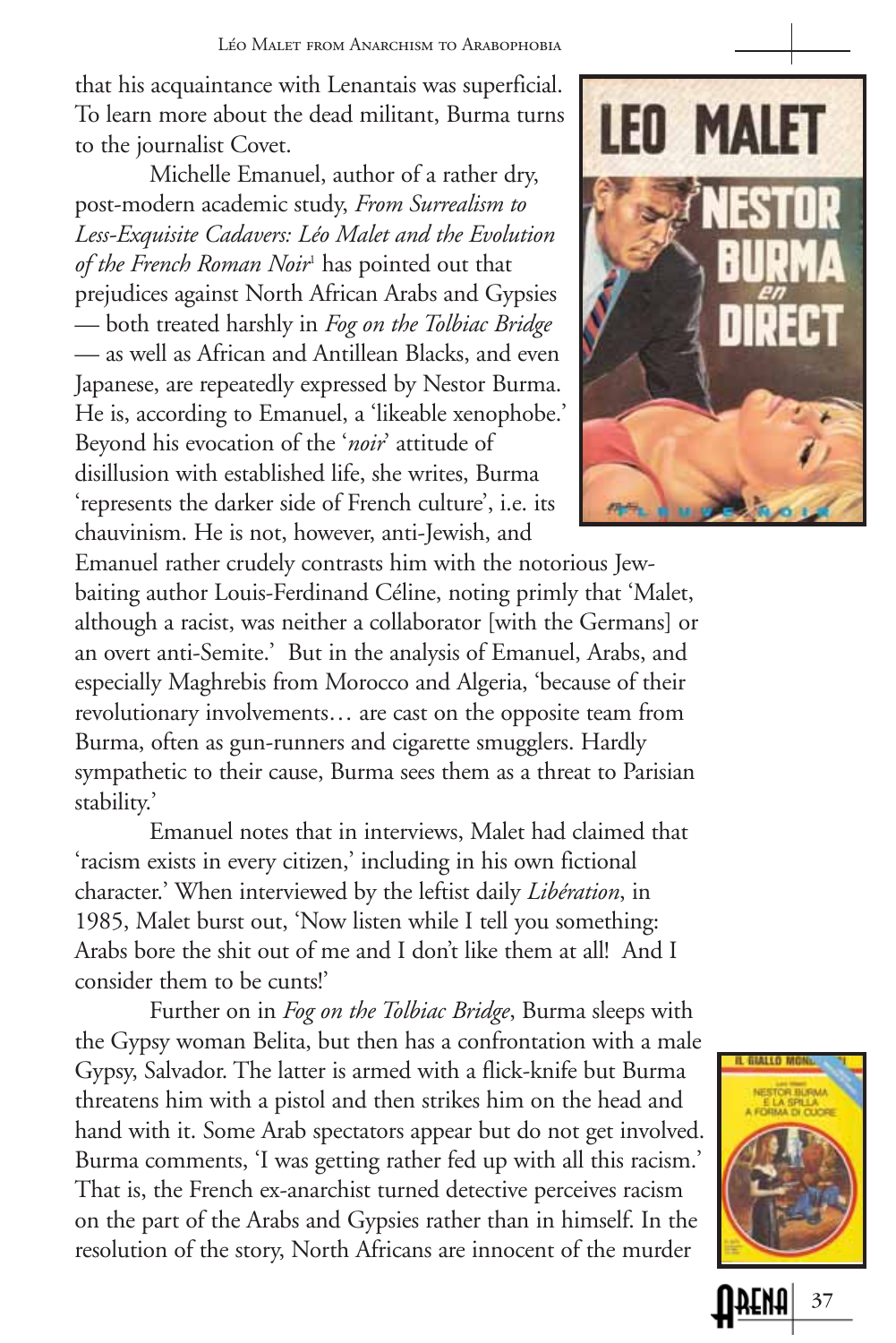**AENA** ON ANARCHISTS IN FICTION



of Lenantais, so that the splenetic comments of Malet/Burma are gratuitous.

It is here that one should take note of the original French publication of *Brouillard au pont du Tolbiac* in 1956, when the Algerian Revolution was two years old, and the subject of relations between the French and their then-subjects in North Africa was hardly a neutral one. If Malet had wandered far from his anarchist roots in becoming a detective novelist, he journeyed much further away from the Surrealists and the Trotskyists, as well as the anarchists, on the question of North African liberation. All three groups had a long history of supporting North African resistance to French imperialism. The Surrealists in France and the Spanish anarchists were both well-known for their solidarity in the 1920s with Muhammad Ibn 'Abd El-Krim El-Khattabi, leader of the Rif Berbers in their armed struggle against the French and Spanish in Morocco. From the 1930s to the 1950s the Surrealists, anarchists, and one faction of the French Trotskyists (the Lambertistes) also supported the Algerian pan-Arabist Messali Hadj. In the 1950s the 'Messalistes' were known as the Mouvement National Algérien (MNA). The British historian Ian Birchall, who has written on the ex-anarchist, anti-Stalinist writer Victor Serge, has reviewed an important French volume on this topic, *Les camarades des frères, trotskistes et libertaires dans la guerre d'Algérie* by Sylvain Pattieu.2

According to the Pattieu account, French anarchists, who were more numerous than the Trotskyists, took the lead in supporting the Algerian revolutionaries at the beginning of the 1954-1962 conflict with France. Pierre Morain, a French anarchist, was imprisoned for publishing articles against the war. Later, the Trotskyist rivals of the Lambertistes, known as Frankistes — the competing leaders were Pierre Boussel, alias Lambert, and Pierre Frank — supported the Front de la Libération Nationale (FLN), the more powerful competitors of the MNA. The FLN, supported by the Egyptian nationalist dictator Gamal Abd Al-Nasr, murdered many MNA adherents in Algeria and France alike — an injustice for which the FLN, after years of political power in Algeria, has apologised. But the Frankist Trotskyists were active in transferring money collected by FLN cadres in France to the organization on the southern shore of the Mediterranean.

Perhaps most importantly, the Surrealist André Breton, whom Malet had once idolised, was a major protagonist in the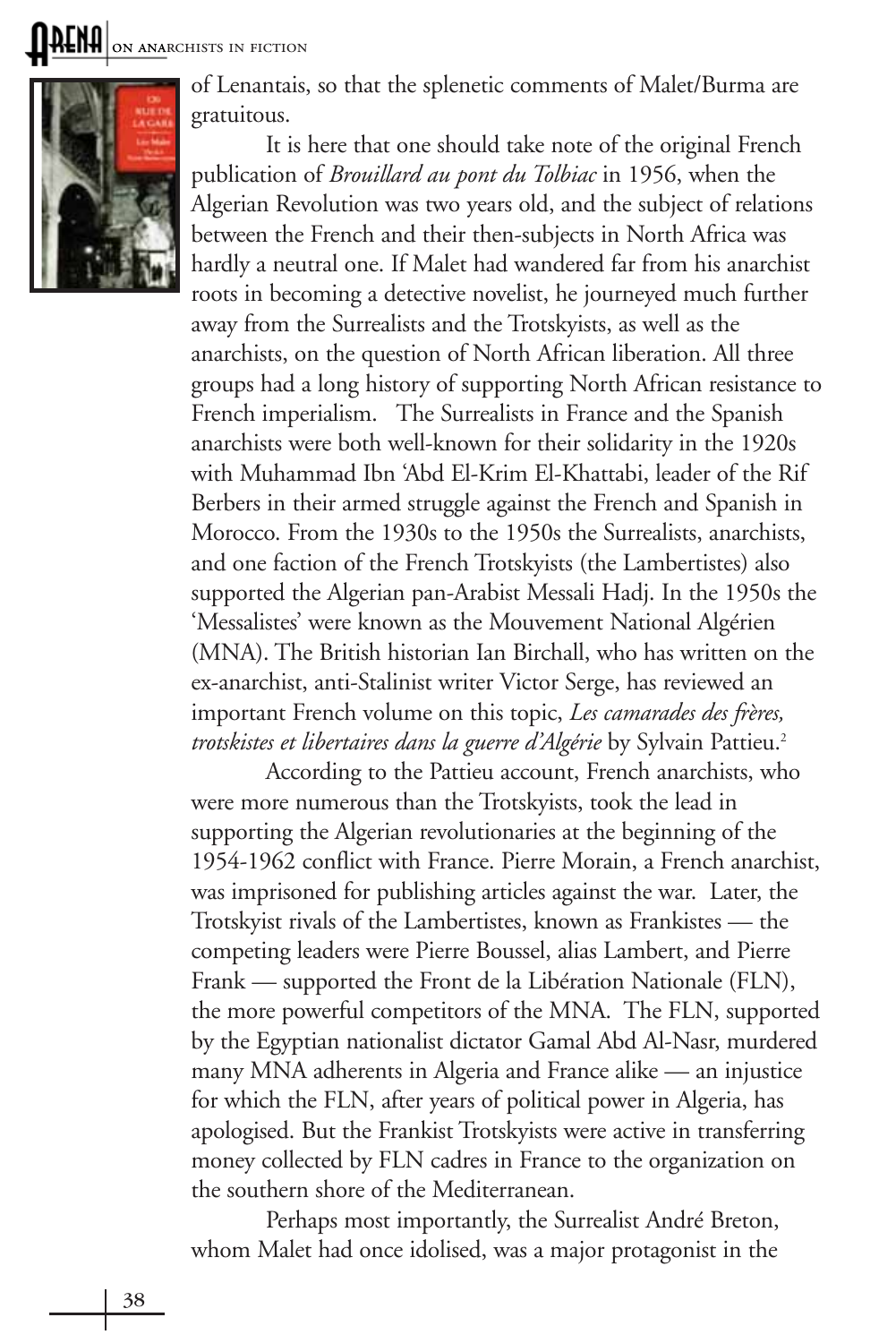1960 publication of the Declaration of the 121, a statement defending the right of desertion from the French army as an alternative to combat in the Algerian war. The majority of the 121 were members of the surviving Surrealist movement, with some anarchists and syndicalists, associates of Jean-Paul Sartre, and other prominent cultural figures. The Declaration of the 121 was banned by the French authorities.<sup>3</sup>

It may be that the evolution of Léo Malet and his detective, Nestor Burma, from anarchism to Arabophobia merely reflected age, or changes in French society from the 1930s to the 1960s. One may also discern in the attitudes of Malet and Burma a variant of the proletarian racism that infected the socialist and anarchist movements in France and elsewhere through the last quarter of the 19th century and the period leading to the first world war. In addition, hostility to Arabs in France by an exanarchist anticipates the Islamophobia that has become widespread in Western liberal circles. It seems, nevertheless, more appropriate to perceive in this trajectory a vindication of the Surrealist dislike of detective fiction in general. Once Malet, the former revolutionary, created a sympathetic literary character that, whatever his background, stood on the side of the law, there was no going back. Had he survived, Rudolf Klement, with or without his typewriter, would probably have found himself on the other side of Malet's last barricades.

1) Published by Rodopi, Amsterdam-New York, 2006. '*Le cadavre exquis*' ('The Exquisite Corpse') was a game of conjoined words or images invented by the Surrealists.

2) On leftist support for 'Abd El-Krim and Messali Hadj, see my monograph, Islam and Communism in the 20th Century: An Historical Survey, originally published in German as 'Kommunismus und Islam im 20. Jahrhundert: Ein Historischer Überblick,' in *Jahrbuch für Historische Kommunismus-Forschung 2009*, Aufbau, Berlin, and available as a free, downloadable .pdf in English at *http://www.islamicpluralism.eu/PDFs/Islam\_and\_Communism.pdf* and at *http://www.islamicpluralism.org/documents/islam-communism.pdf*. Also see the review in *Revolutionary History* (UK), v. 8, no. 4, 2004, by Ian Birchall, of Sylvain Pattieu, *Les camarades des frères, trotskistes et libertaires dans la guerre d'Algérie*, Ed. Syllepse, Paris, 2002. **3)** The Declaration of the 121 is accessible in English at

*http://www.marxists.org/history/france/algerian-war/1960/manifesto-121.htm.*